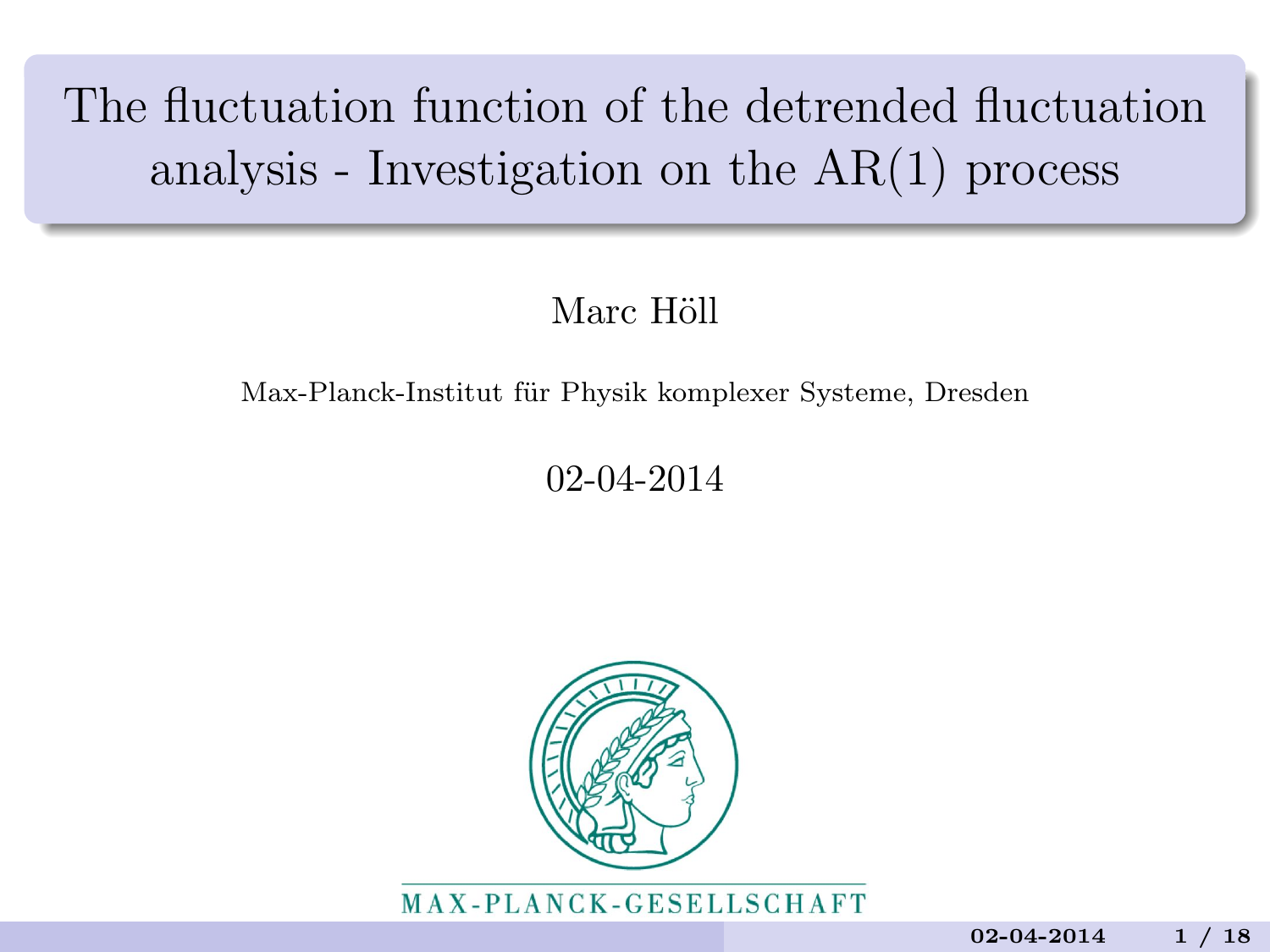# Table of contents



[Detrended Fluctuation Analysis](#page-4-0)

[Fluctuation function of the AR\(1\) process](#page-14-0)

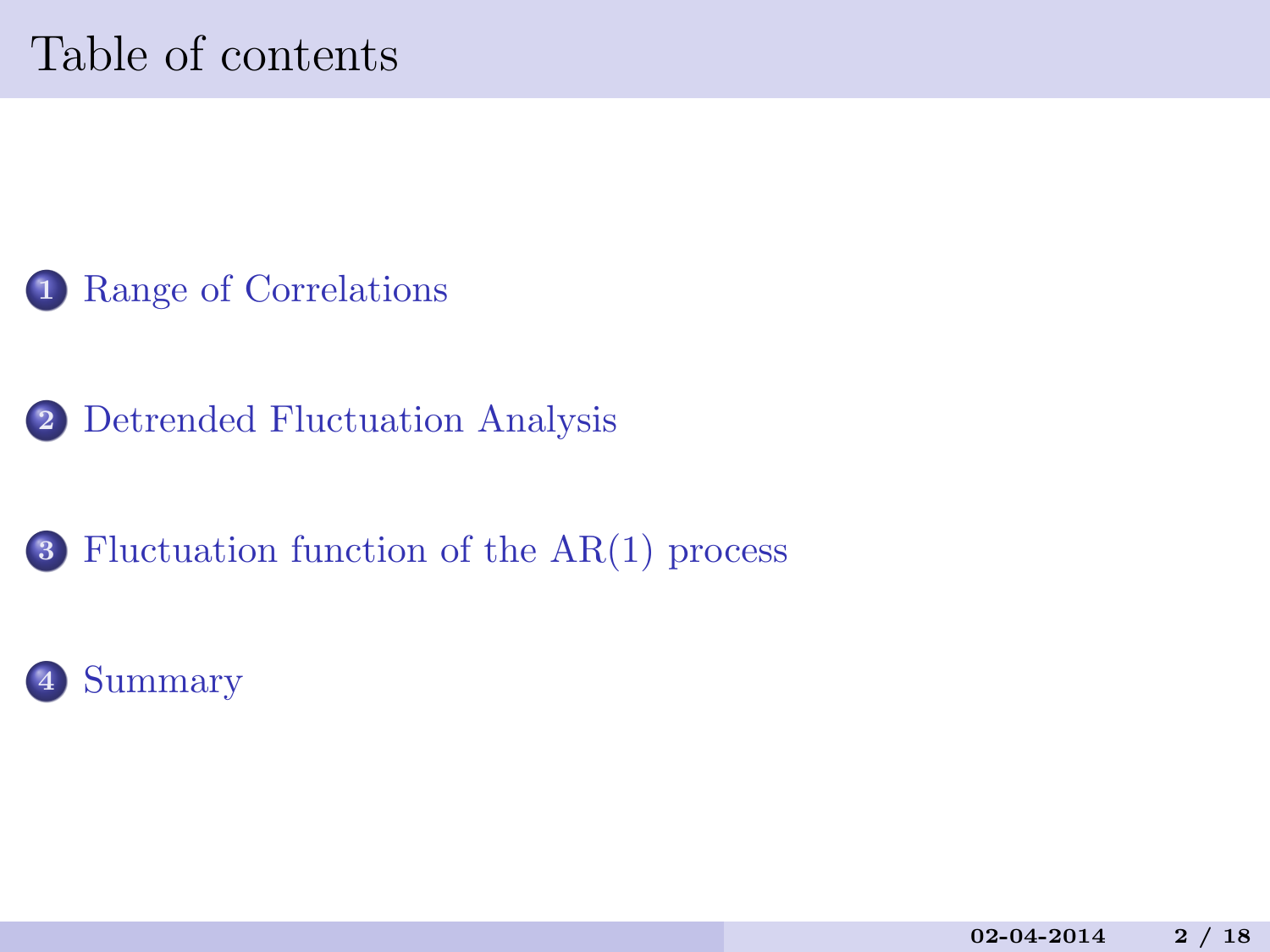## <span id="page-2-0"></span>Range of correlations

- Stationary time series:  $x_i$  with  $i = 1, \ldots, N$
- Autocorrelation:

$$
C(s) = \frac{\text{Cov}(x_i, x_{i+s})}{\text{Cov}(x_i, x_i)} = \frac{\langle (x_i - \bar{x})(x_{i+s} - \bar{x}) \rangle}{\langle (x_i - \bar{x})^2 \rangle}
$$

- Different classes of autocorrelation structures can be distinguished with respect to the form of their decay for large time lags  $s$ .
	- short-range correlations:
		- exponential decay

$$
C(s) \sim e^{-\frac{s}{s_c}}
$$

- long-range correlations:
	- algebraical decay

$$
C(s) \sim s^{-\gamma}
$$
 with  $0 < \gamma < 1$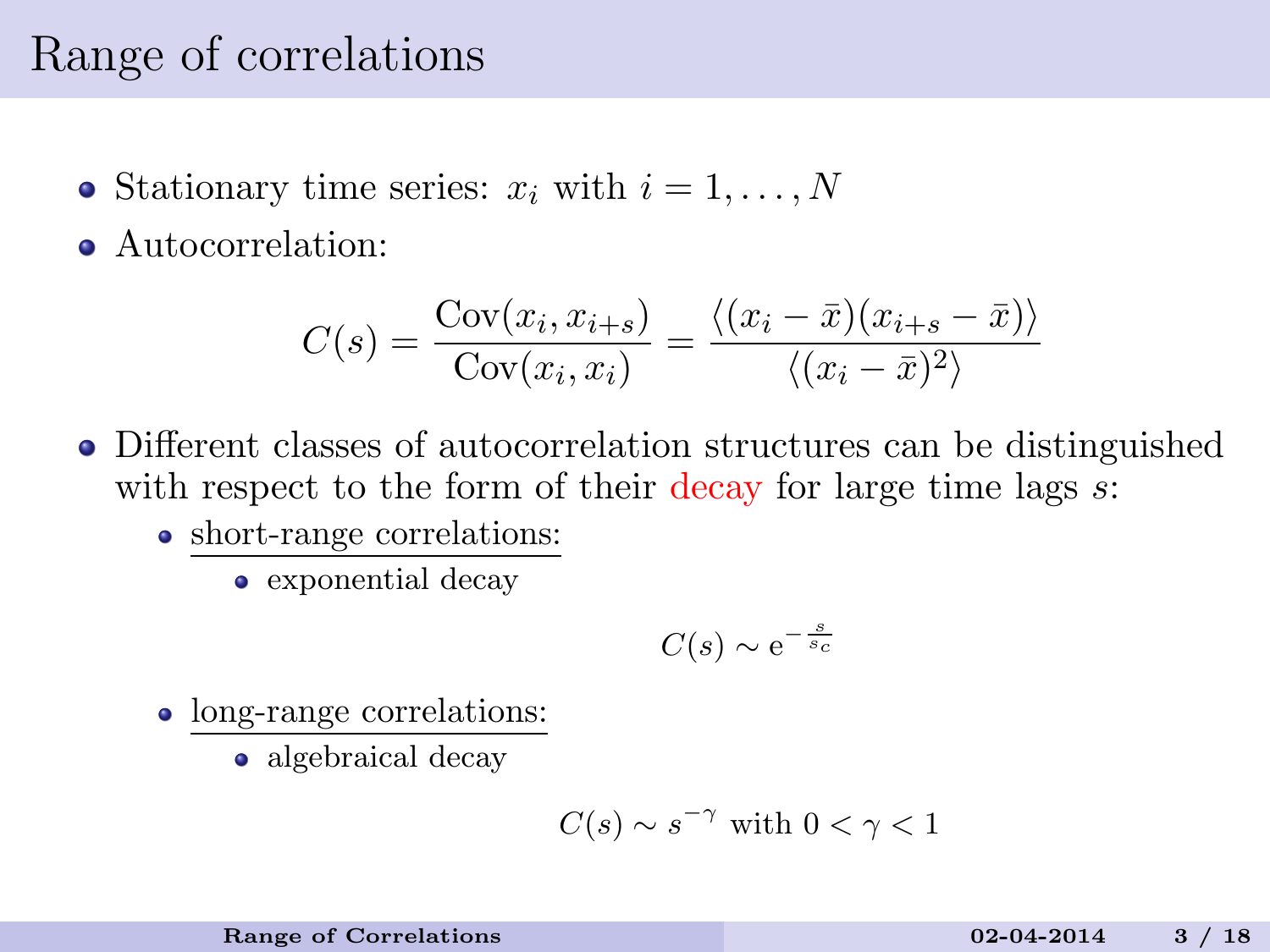- Problem: Given data set  $\Rightarrow$  Determine  $C(s)$  directly?
- Consider a stationary time series with a non-stationary trend
- Example: AR(1) process with linear trend



Figure: Stationary process (black) and with trend  $b = 5 \cdot 10^{-4}$  (blue)

Trend gives impression of long-range correlations and hides the true nature of the noise [Range of Correlations](#page-2-0) 02-04-2014 4 / 18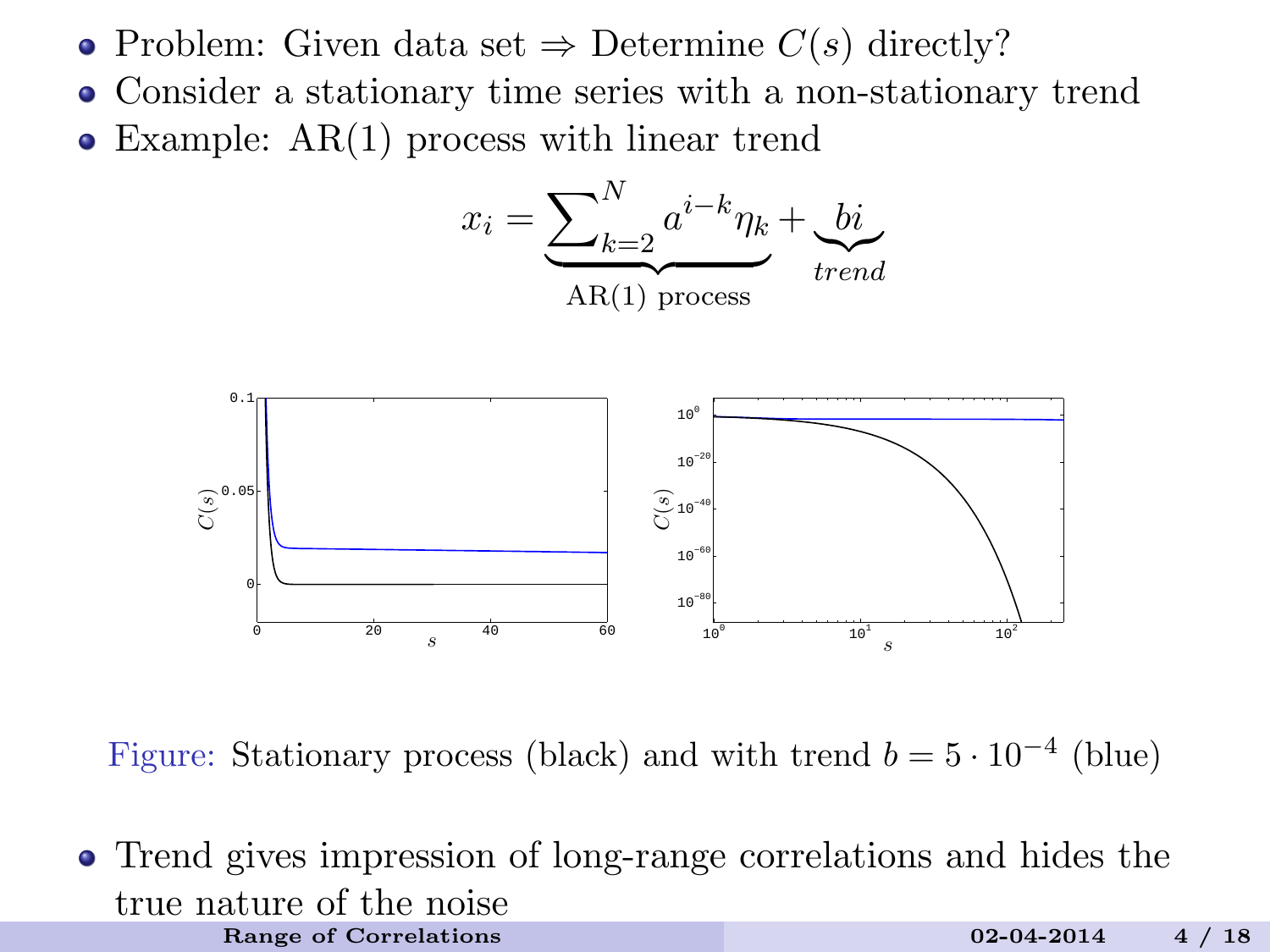# <span id="page-4-0"></span>Detrended Fluctuation Analysis

- $\bullet$  Estimating the autocorrelation function  $C(s)$  from empirical data is effected by non-stationarities like trends and observational noise
- In 1994 Peng et al.<sup>1</sup> suggested Detrended Fluctuation Analysis (DFA) to indirectly gain information about the correlation structure imposed on a time series
- It has been applied to such diverse fields of interest as
	- DNA
	- human gait
	- heart rate dynamics
	- long-time weather records
	- economical time series
	- ...

<sup>1</sup>C.-K. Peng, S.V. Buldyrev, S. Havlin, M. Simons, H.E. Stanley, A.L. Goldberger, Phys. Rev. E 49 (1994) 1685

[Detrended Fluctuation Analysis](#page-4-0) 02-04-2014 5 / 18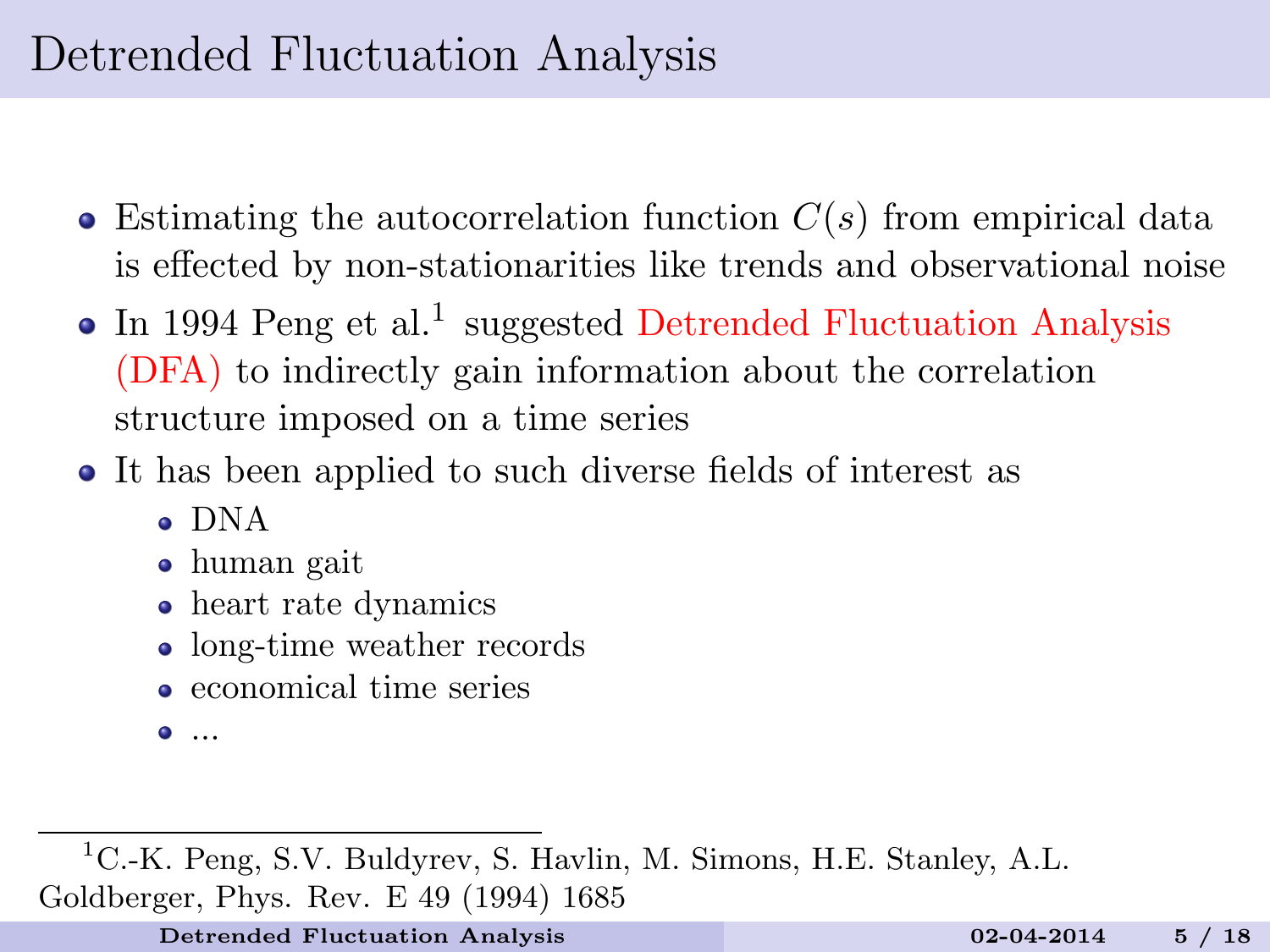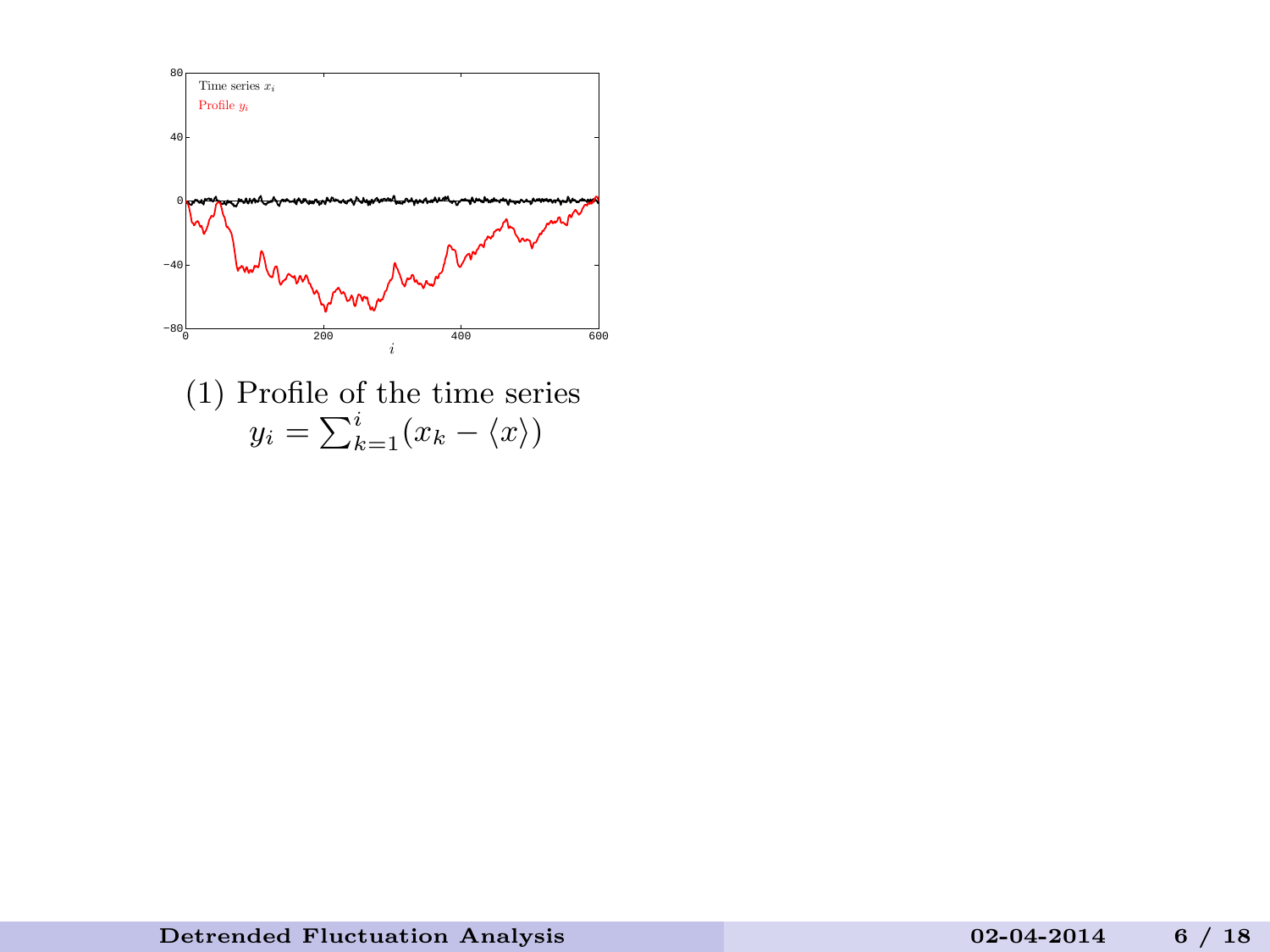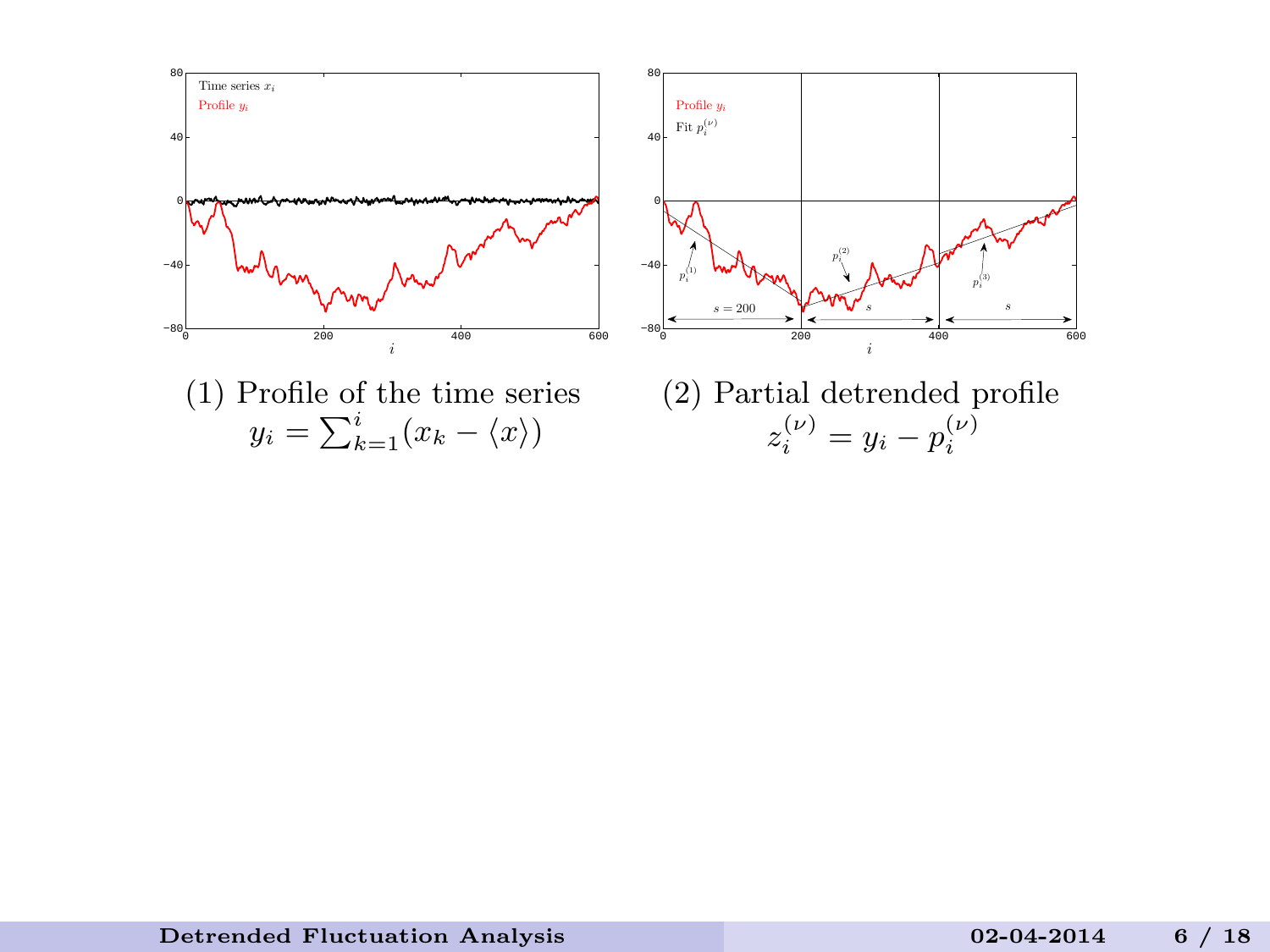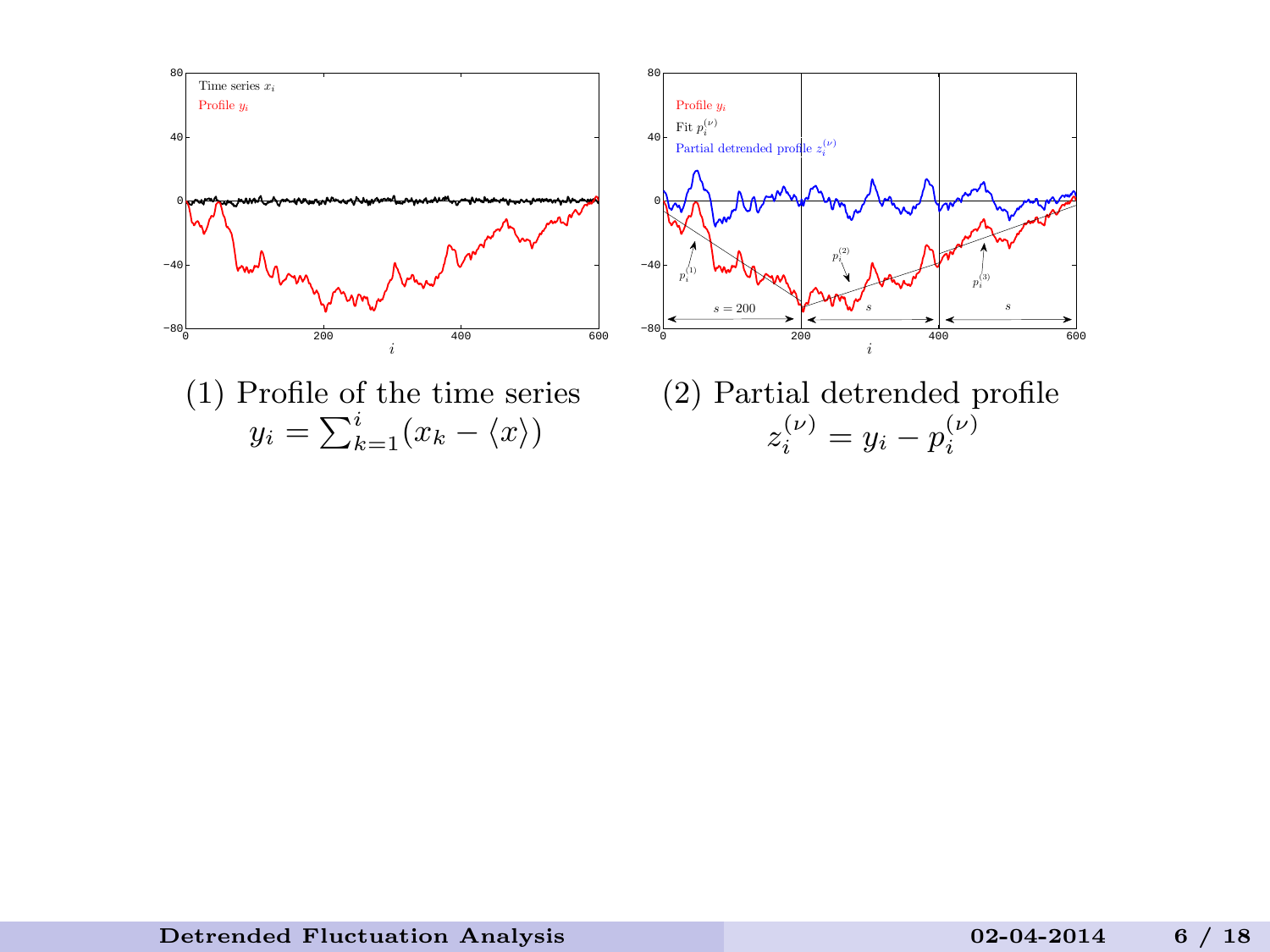

[Detrended Fluctuation Analysis](#page-4-0) 02-04-2014 6 / 18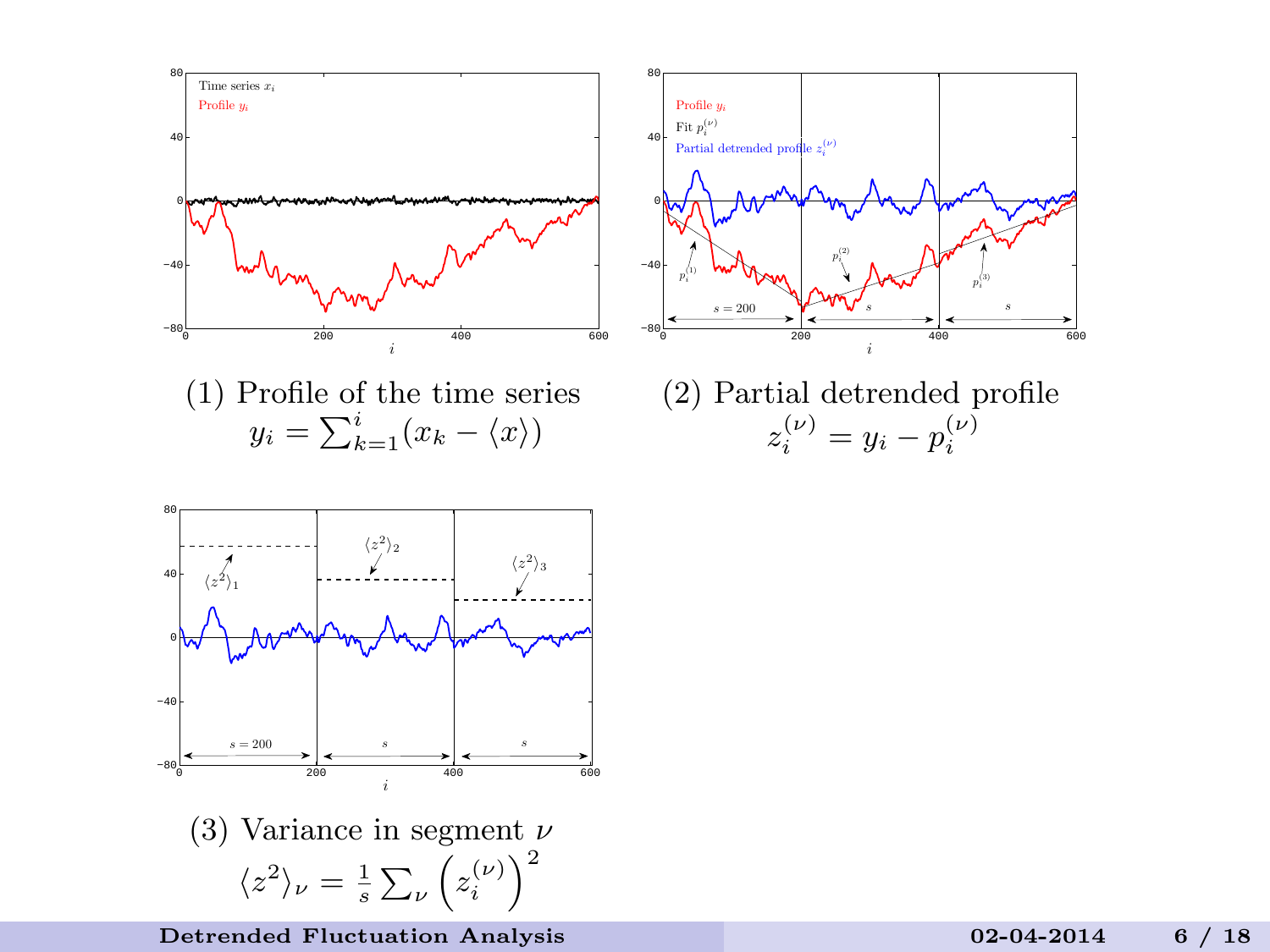

[Detrended Fluctuation Analysis](#page-4-0) 02-04-2014 6 / 18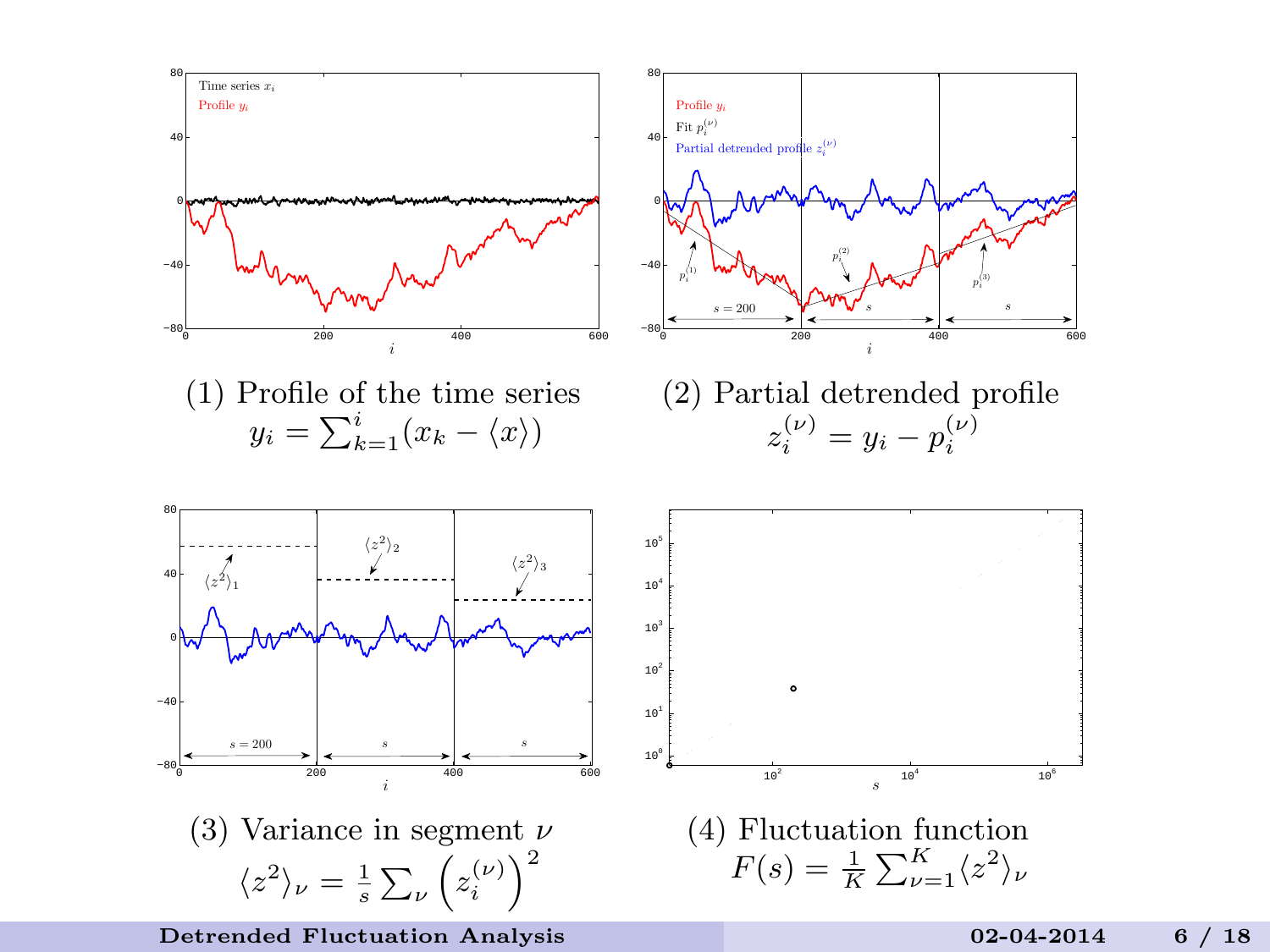

[Detrended Fluctuation Analysis](#page-4-0) 02-04-2014 6 / 18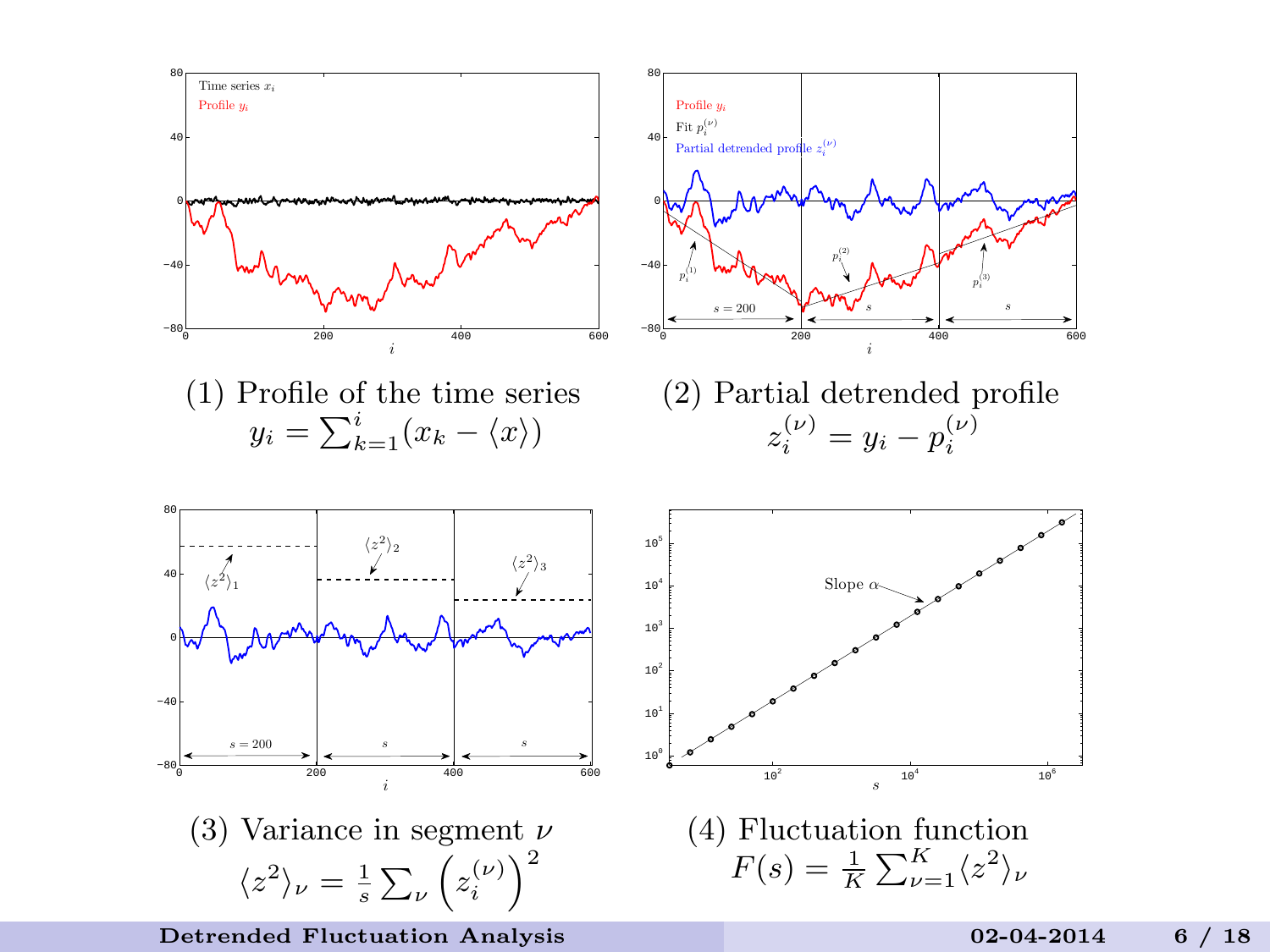The fluctuation function increases according to a power law

 $F(s) \sim s^{\alpha}$ 

- Relationship between the fluctuation function  $F(s)$  and the autocorrelation  $C(s)$ :
	- (1) Short-range correlations

$$
\alpha = \frac{1}{2}
$$

(2) Long-range correlations  $(C(s) \sim s^{-\gamma}$  with  $0 < \gamma < 1$ )

$$
\alpha = 1 - \frac{\gamma}{2} \text{ with } \frac{1}{2} < \alpha < 1
$$

(3) Other cases

$$
\alpha = 1 \Rightarrow \frac{1}{f} - \text{noise}
$$

$$
\alpha = \frac{3}{2} \Rightarrow \text{Brownian motion}
$$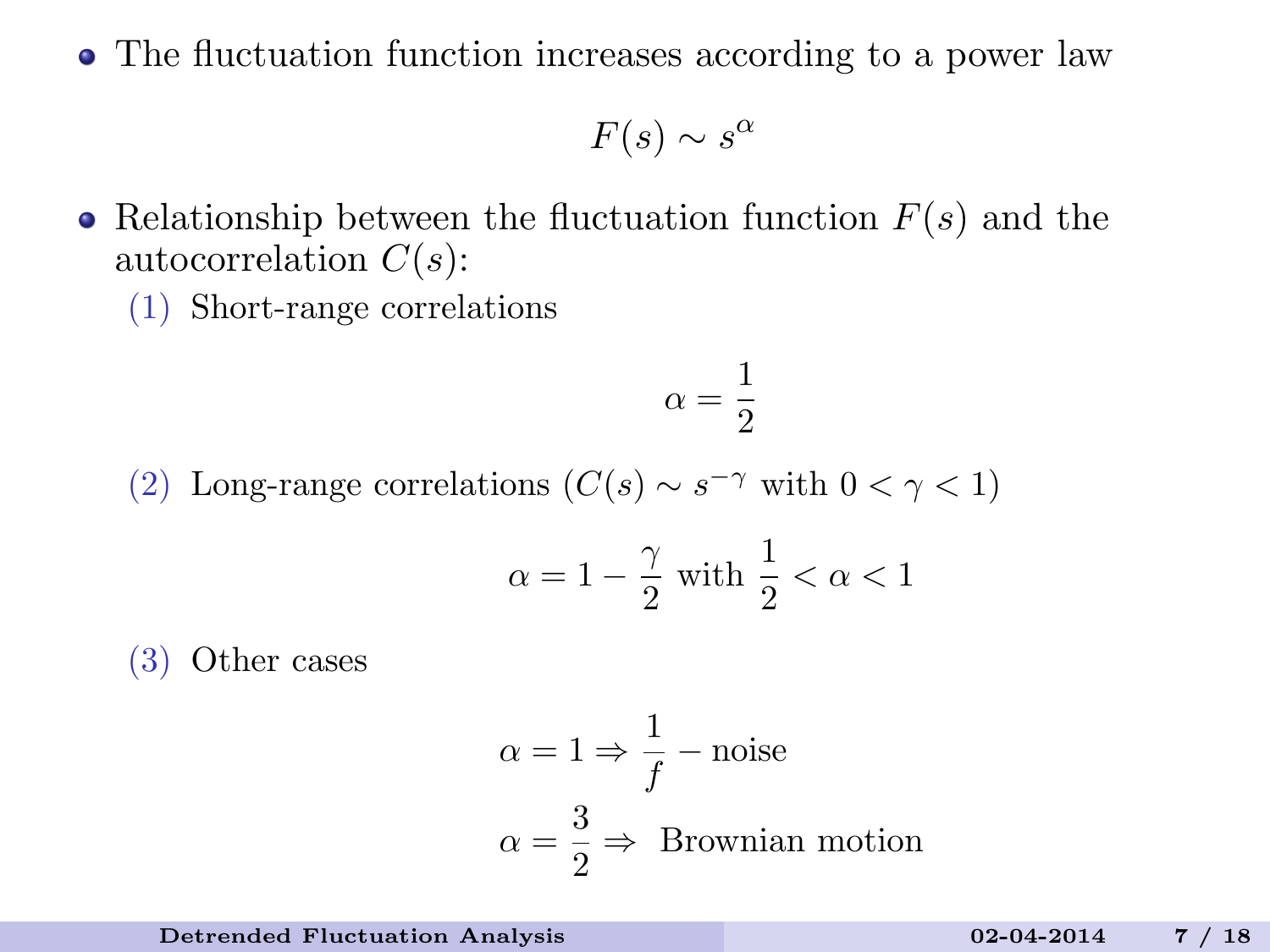- Problem: There exists a proof of these relationship only for the case of no trends  $p_i^{(\nu)} = 0$  (Fluctuation Analysis FA)
- With trends (DFA): no proof
	- $\bullet$  Testing with artifical generated time series<sup>1</sup>
	- No analytical expressions for the fluctuation function, only one for the asymptotic behaviour: Fractional Gaussian Noise<sup>2</sup> ( $H = \frac{1}{2} \rightarrow$  Brownian motion)

$$
F(s) \sim \left(\frac{2}{2H+1} + \frac{1}{H+2} - \frac{2}{H+1}\right) s^{2H} \text{ with } 0 < H < 1
$$
\n
$$
\alpha = H+1
$$

<sup>1</sup> J.W. Kantelhardt, E. Koscielny-Bunde, H.H.A. Rego, S. Havlin, A. Bunde, Physica A 295 (2001) 441

 $2<sup>2</sup>$ M.S. Taqqu, V. Teverovsky, W. Willinger, Fractals 3 (1995) 785

[Detrended Fluctuation Analysis](#page-4-0) 02-04-2014 8 / 18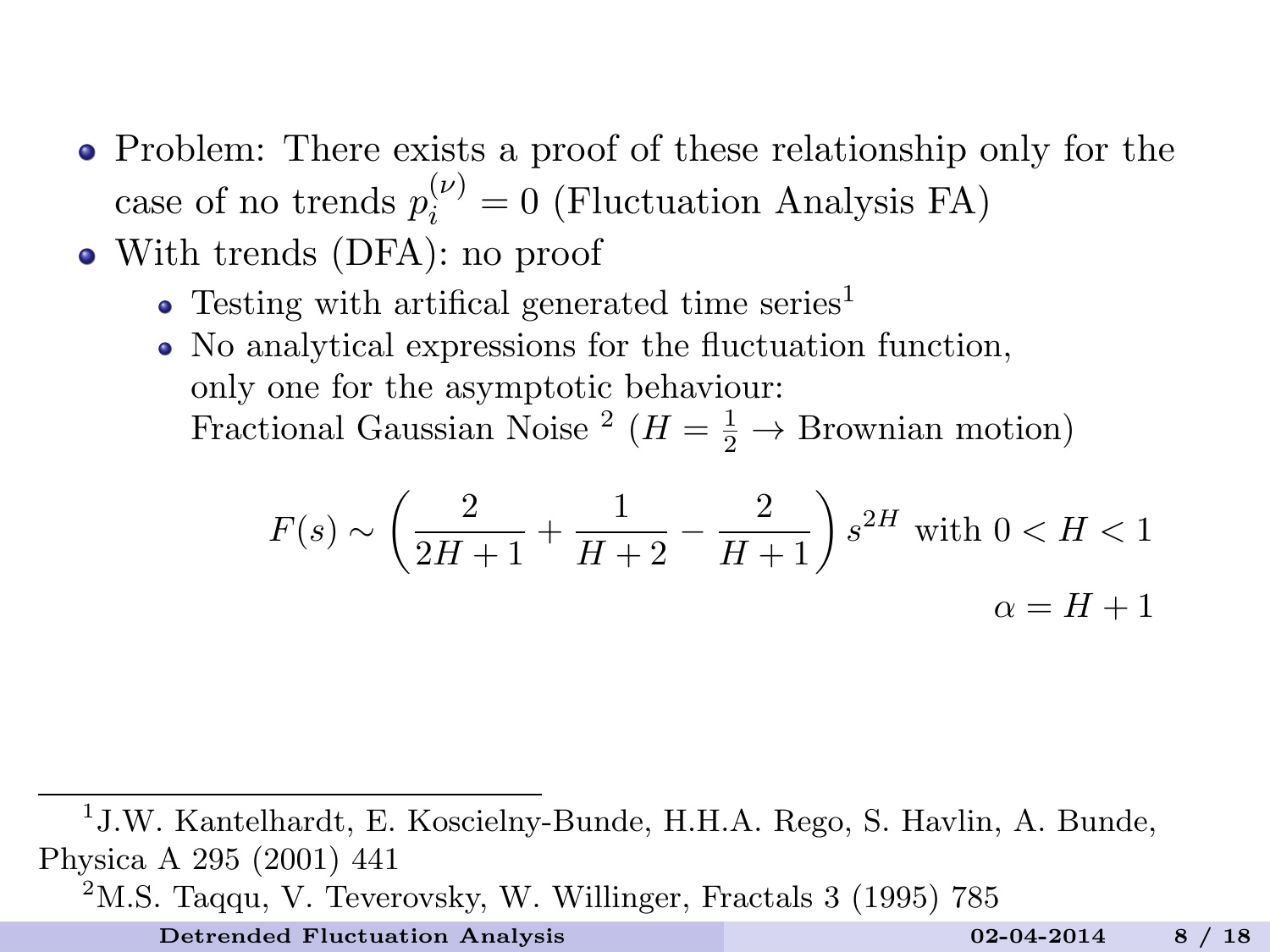- No proof of the DFA
- Are there any known problems?
- For instance Maraun et al.<sup>1</sup> applied the DFA on  $AR(1)$  processes and have shown that the fluctuation function  $F(s)$  suggests long-range correlations
- The reason for this discrepancy is the undersized length of the time series

<sup>1</sup>D. Maraun, H.W. Rust, J. Timmer, Nonlinear Processes in Geophysics (2004) 11:495-503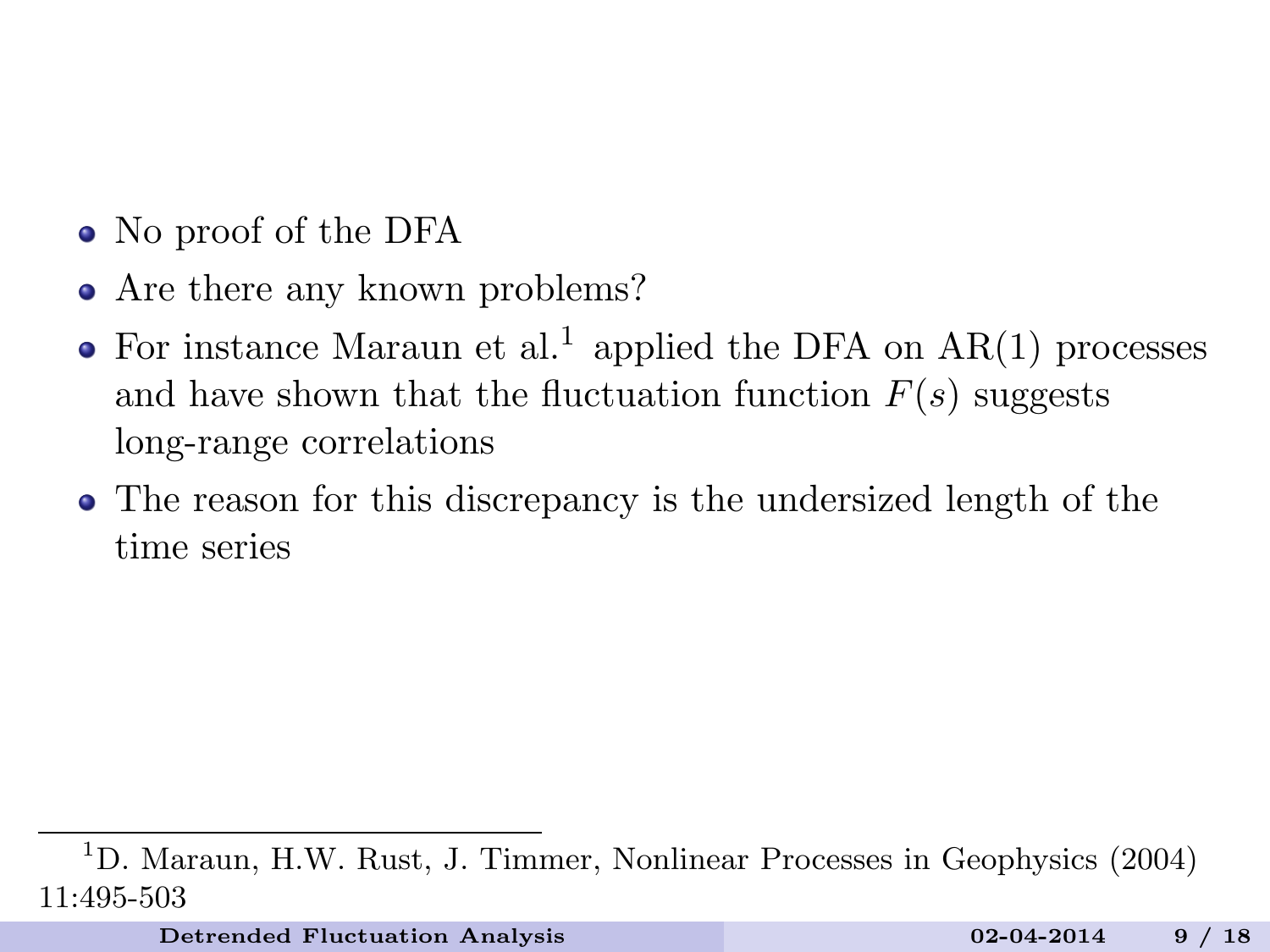## <span id="page-14-0"></span>Fluctuation function of the AR(1) process

• First order autoregressive process  $AR(1)$ 

$$
x_i = ax_{i-1} + \eta_i \text{ with } -1 < a < 1 \text{ and } \eta_i \sim \mathcal{N}(0, 1)
$$

Autocorrelation:

$$
C(s) = a^s = e^{-\frac{s}{s_c}}
$$

with characteristic correlation time  $s_c = -\frac{1}{\ln a}$ 

DFA assumes a fluctuation parameter  $\alpha = \frac{1}{2}$ 

**o** Other cases

• 
$$
a = 0 \rightarrow
$$
 Gaussian White noise (GWN) $\Rightarrow \alpha = \frac{1}{2}$ 

 $a = 1 \rightarrow$  Random Walk (RW)  $\Rightarrow \alpha = \frac{3}{2}$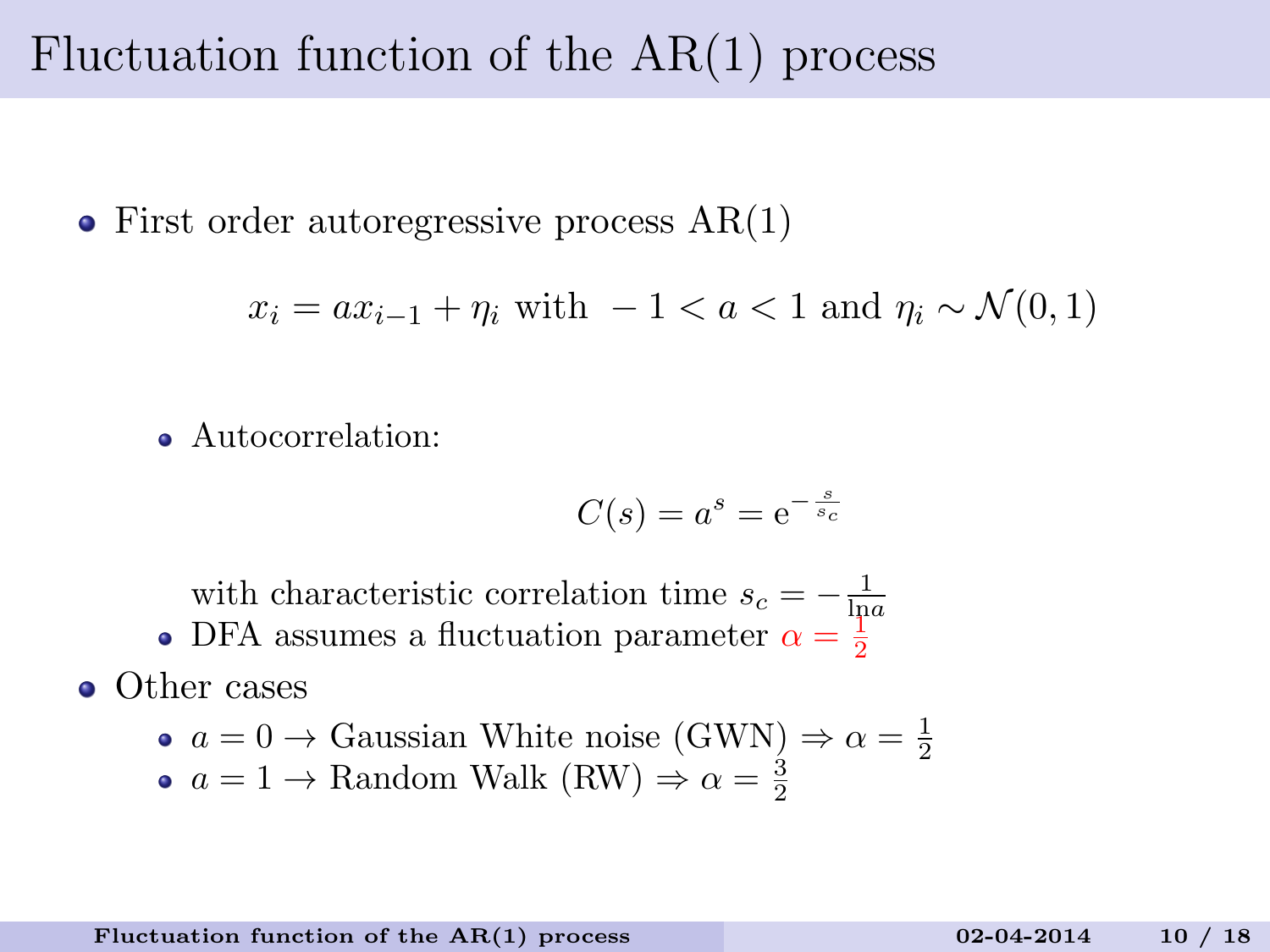Profile

$$
y_i = \sum_{k=1}^i x_k
$$
  
= 
$$
\sum_{k=1}^i \eta_k \frac{1 - a^{1+i-k}}{1 - a}
$$

Partial detrended profile

$$
z_i^{(\nu)} = y_i - (A + Bi)
$$
  
= 
$$
\sum_{k=1}^s \eta_k \left( \frac{1 - a^{1+i-k}}{1 - a} \Theta(i - k) + B_{k,i} \right)
$$

with 
$$
B_{k,i} = \frac{4s+2-6i}{-s^2+s} \sum_{j=k}^{s} \frac{1-a^{1+j-k}}{1-a} + 6 \frac{s+1-2i}{s^3-s} \sum_{j=k}^{s} j \frac{1-a^{1+j-k}}{1-a}
$$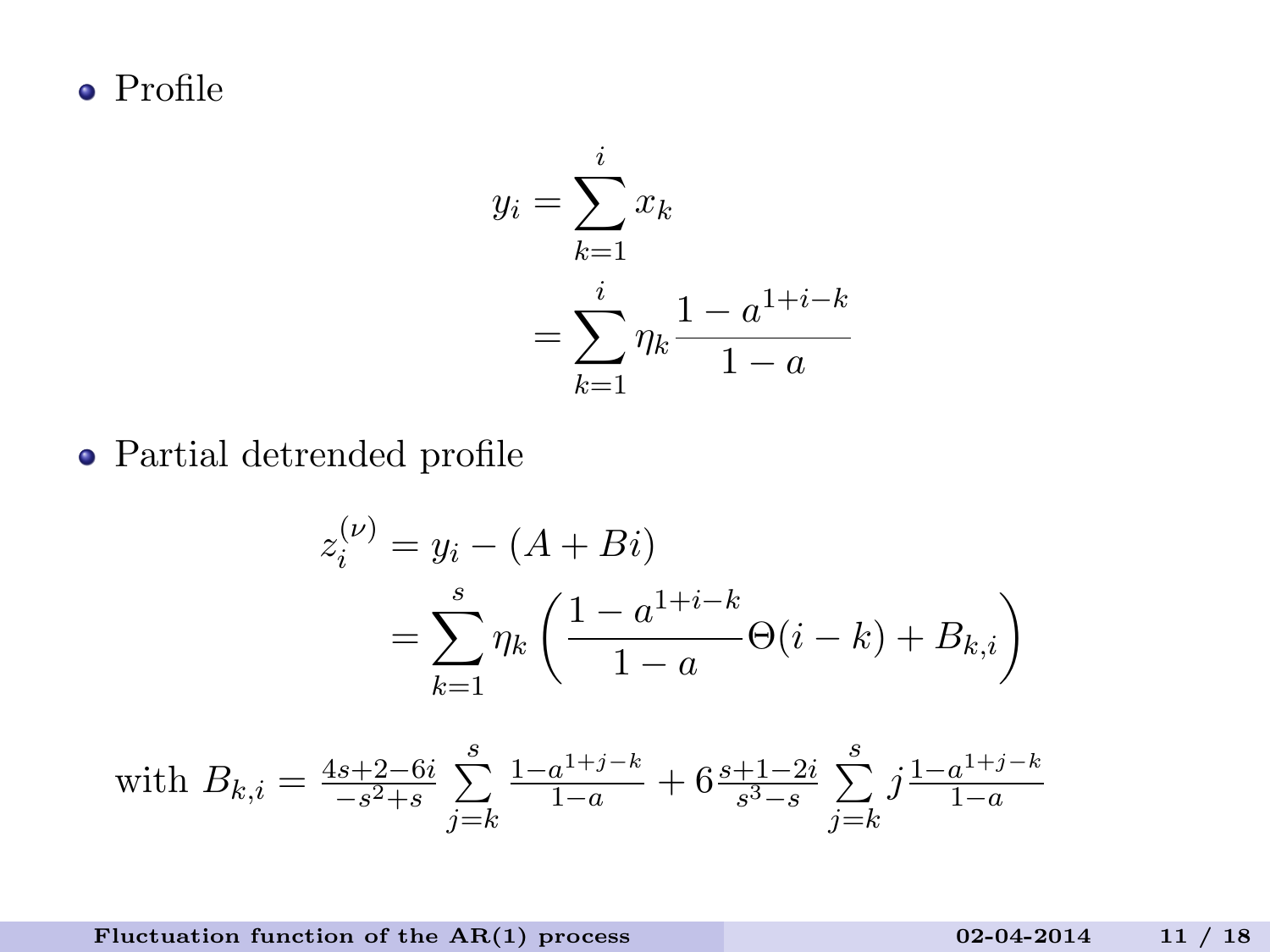Fluctuation function of the  $AR(1)$  process

$$
F^{2}(s) = \frac{1}{15(a-1)^{7}(a+1)^{2}} \frac{a^{2s} G_{2}(s) + a^{2} G_{1}(s) + G_{0}(s)}{s^{4} - s^{2}}
$$

with the polynomials

$$
G_2(s) = g_{23}s^3 + ga_{22}s^2 + g_{21}s + g_{20}
$$
  
\n
$$
G_1(s) = g_{12}s^2 + g_{11}s + g_{10}
$$
  
\n
$$
G_0(s) = g_{05}s^5 + g_{04}s^4 + g_{03}s^3 + g_{02}s^2 + g_{01}s + g_{00}
$$

and the coefficients

$$
g_{23} = 15a^4(a-1)^3
$$
  
\n
$$
g_{22} = -60a^4(a-1)^2(a+1)
$$
  
\n
$$
g_{21} = 15a^4(5a^3 + 9a^2 - 9a - 5)
$$
  
\n
$$
g_{20} = -30a^4(a^3 + 5a^2 + 5a + 1)
$$
  
\n
$$
g_{12} = -60a^2(a-1)^3(a+1)^2
$$
  
\n
$$
g_{11} = \dots
$$

Fluctuation function of the  $AR(1)$  process 02-04-2014 12 / 18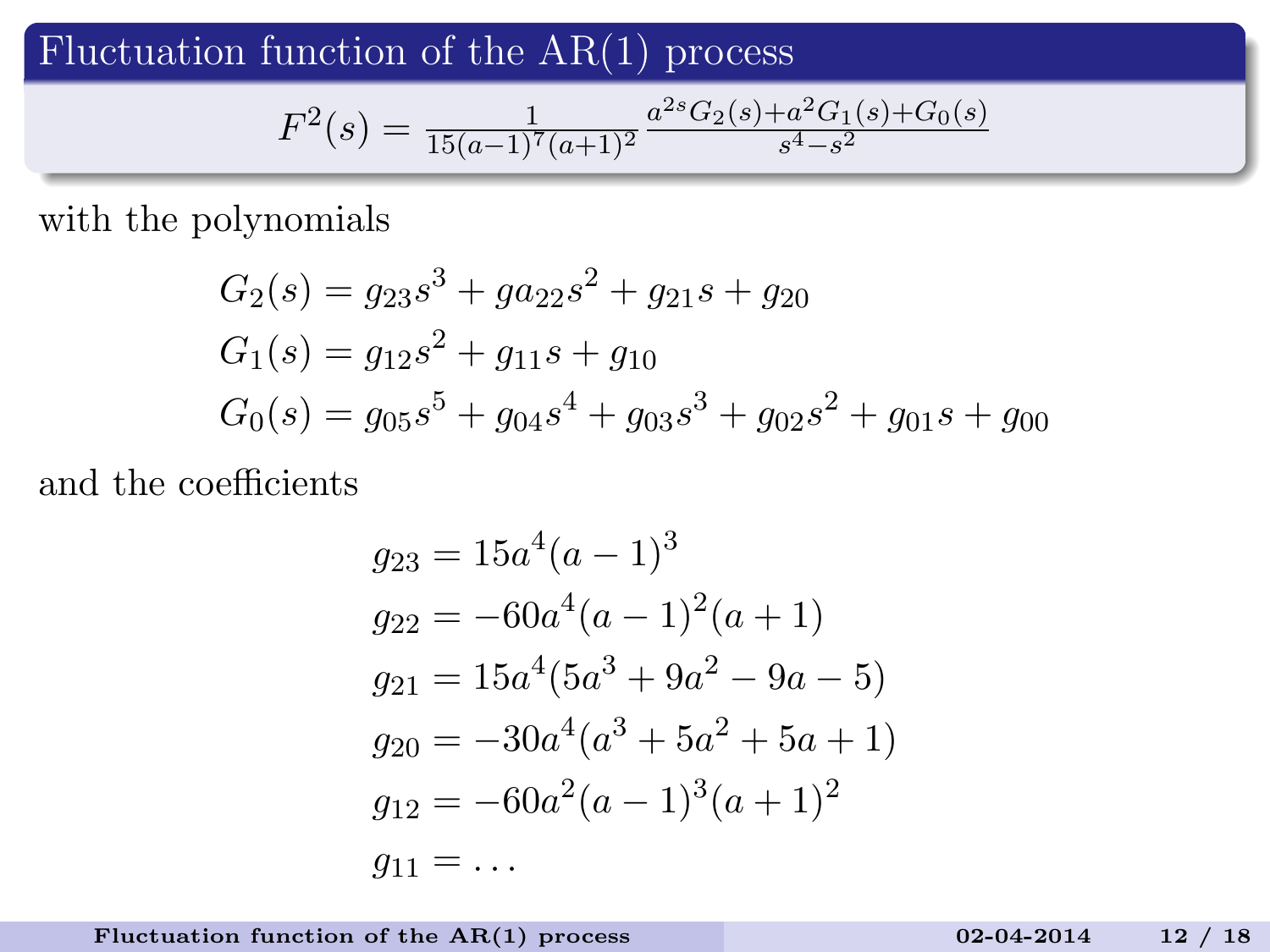$\bullet$  Behaviour for large  $s$ 

$$
F^2(s) \sim \frac{1}{15(a-1)^2} s
$$

Fluctuation function of the Gaussian White Noise

$$
F^2(s) = \frac{s^2 - 14}{15s} \sim \frac{1}{15}s
$$

Fluctuation function of the Random Walk

$$
F^{2}(s) = \frac{s^{4} + s^{2} - 20}{420s} \sim \frac{1}{420} s^{3}
$$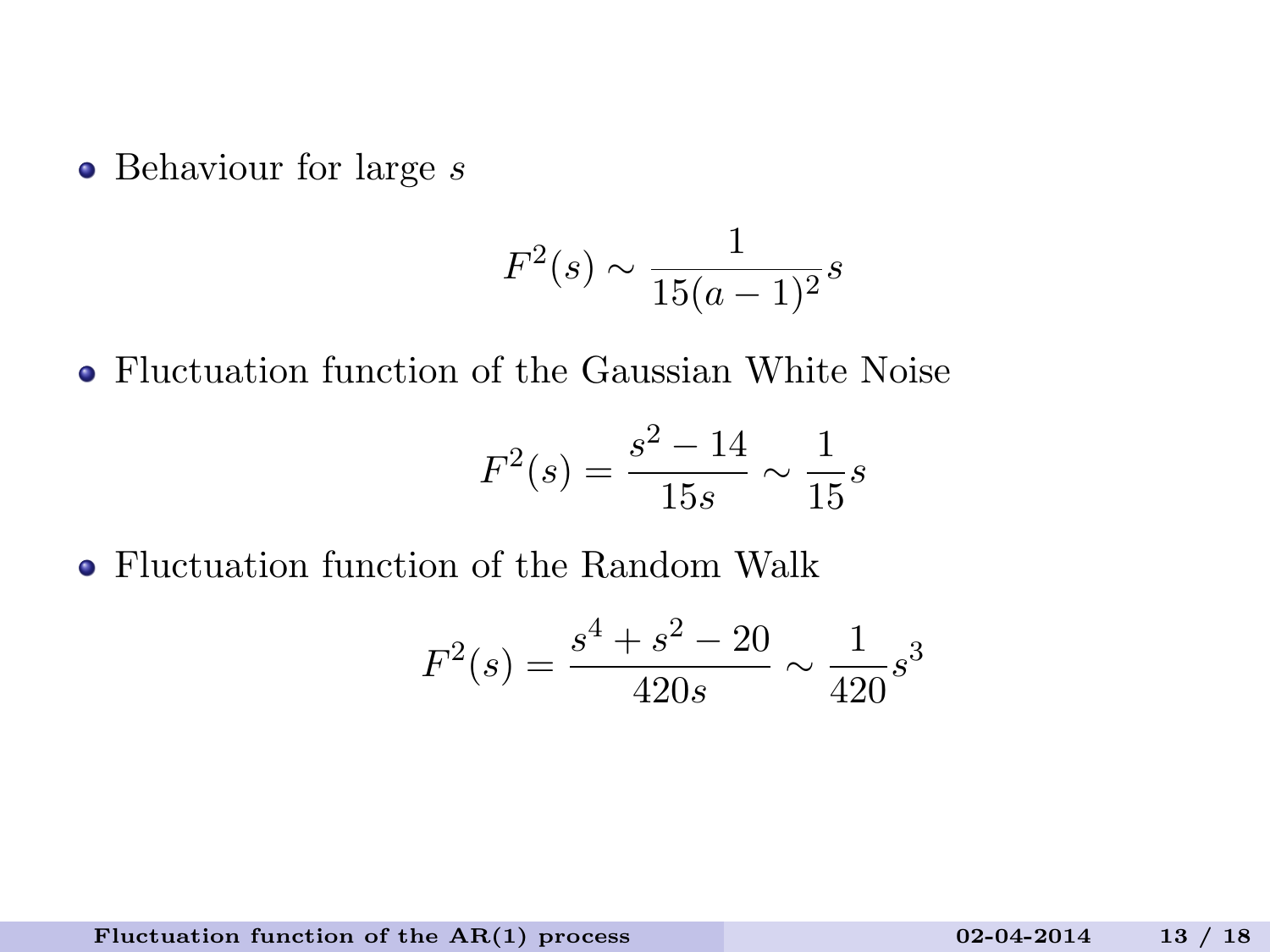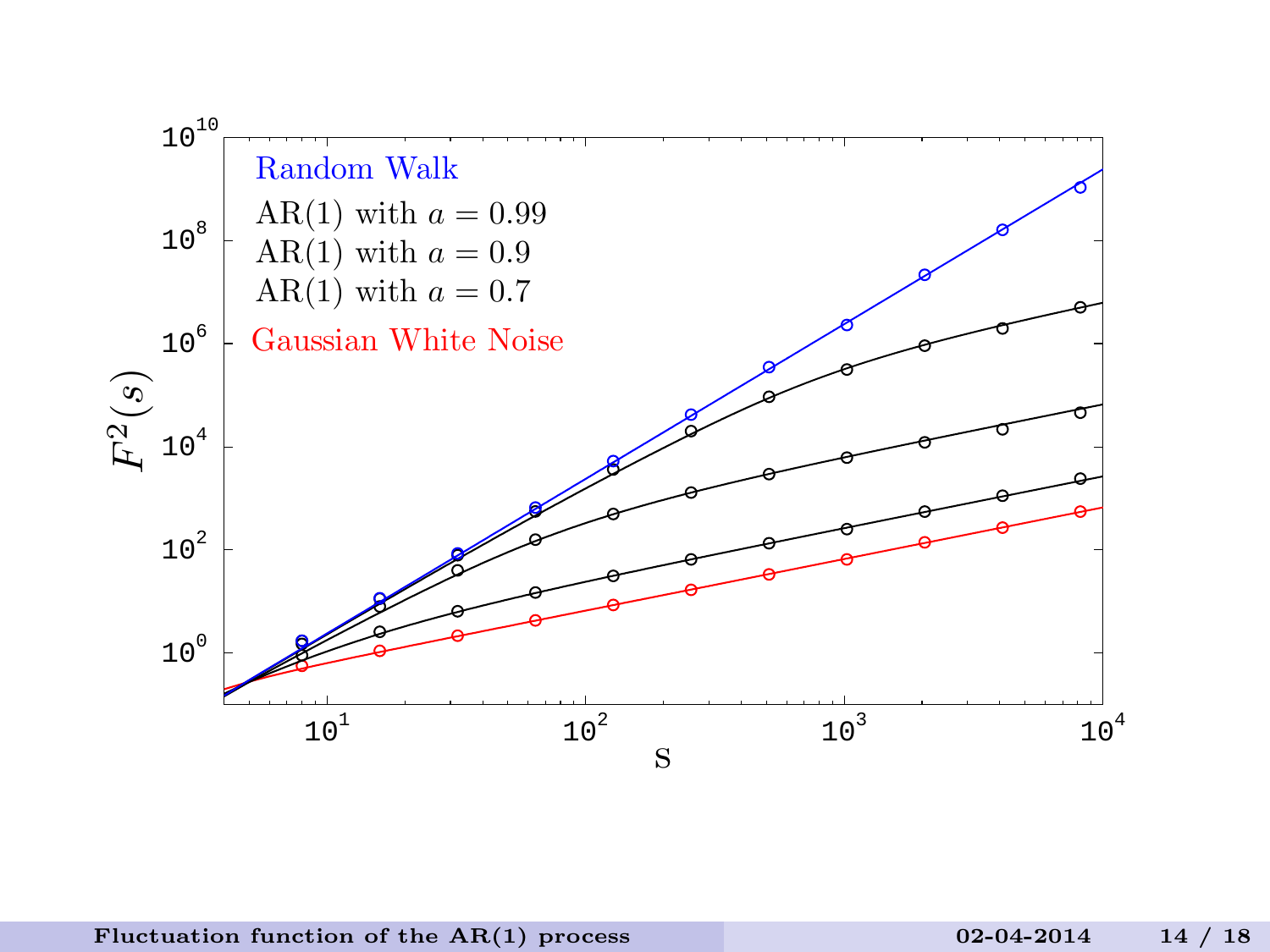• Slope of 
$$
F^2(s)
$$
 in the log-log plot  $\kappa(s) = \frac{d \log F^2(s)}{d \log s} = \frac{s}{F^2(s)} \frac{dF^2(s)}{ds}$ 



 $\bullet$  We observe for the AR(1) process:

- (1) Region with  $\alpha = \frac{1}{2}$  after crossover  $s_x$
- (2) There exists a scaling region with  $\alpha > \frac{1}{2}$  before  $s_x$

Fluctuation function of the  $AR(1)$  process 02-04-2014 15 / 18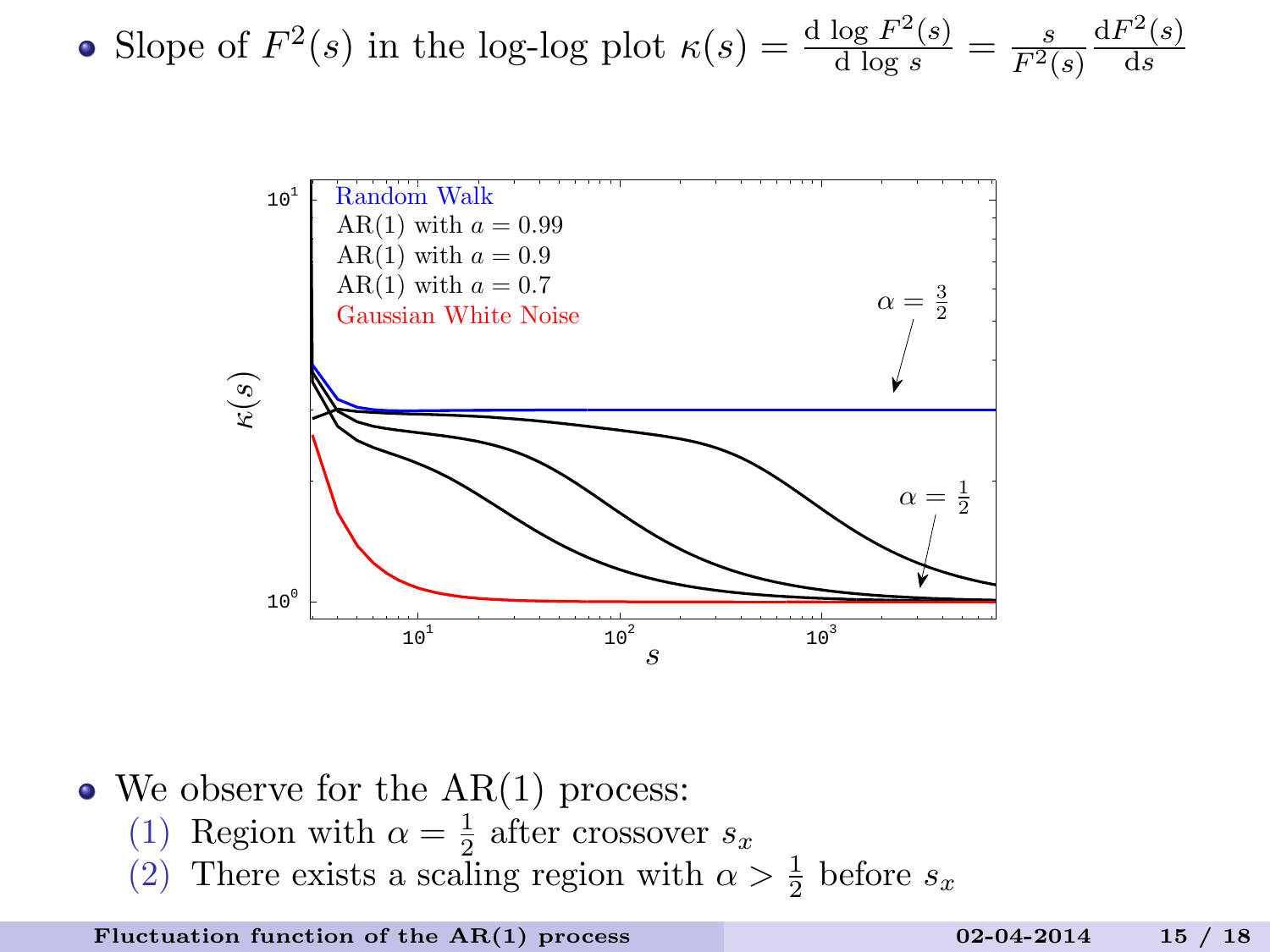

Figure:  $F^2(s)$  and its asymptotic behaviour with  $a = 0.98$ 

Crossover point:

$$
s_x = \frac{\sqrt{-19a^4 + 30a^3 + 68a^2 + 30a - 4}}{-a^2 + 1}
$$

Fluctuation function of the  $AR(1)$  process 02-04-2014 16 / 18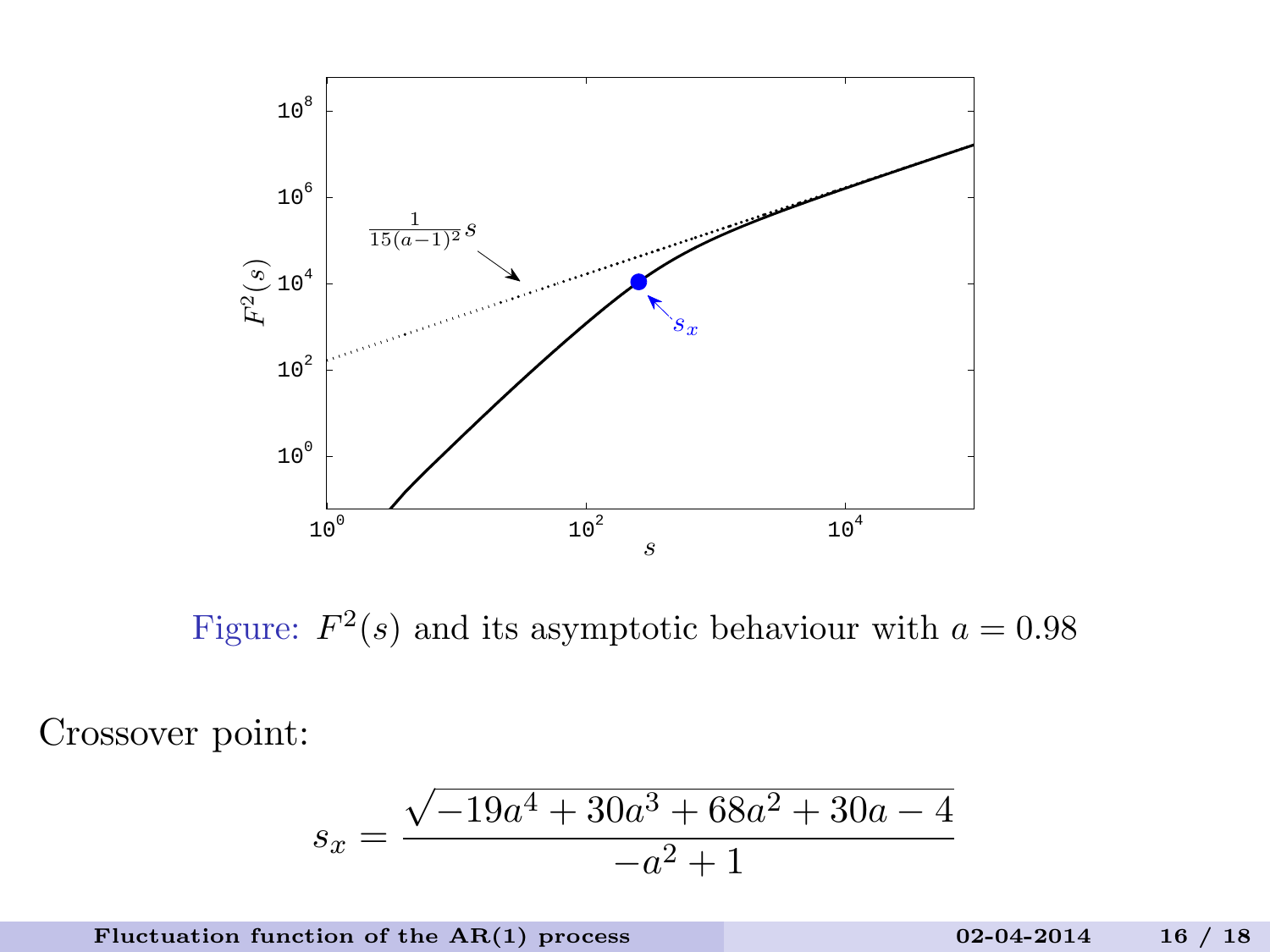Comparison between the crossover  $s_x$  and the characteristic correlation time  $s_c$  (remember  $C(s) = a^s = e^{-\frac{s}{s_c}}$ ):



- Rule of thumb:  $s < N/10$
- Proportion  $s_x/s_c \approx 5$
- DFA is data consuming and needs about 5 times more data